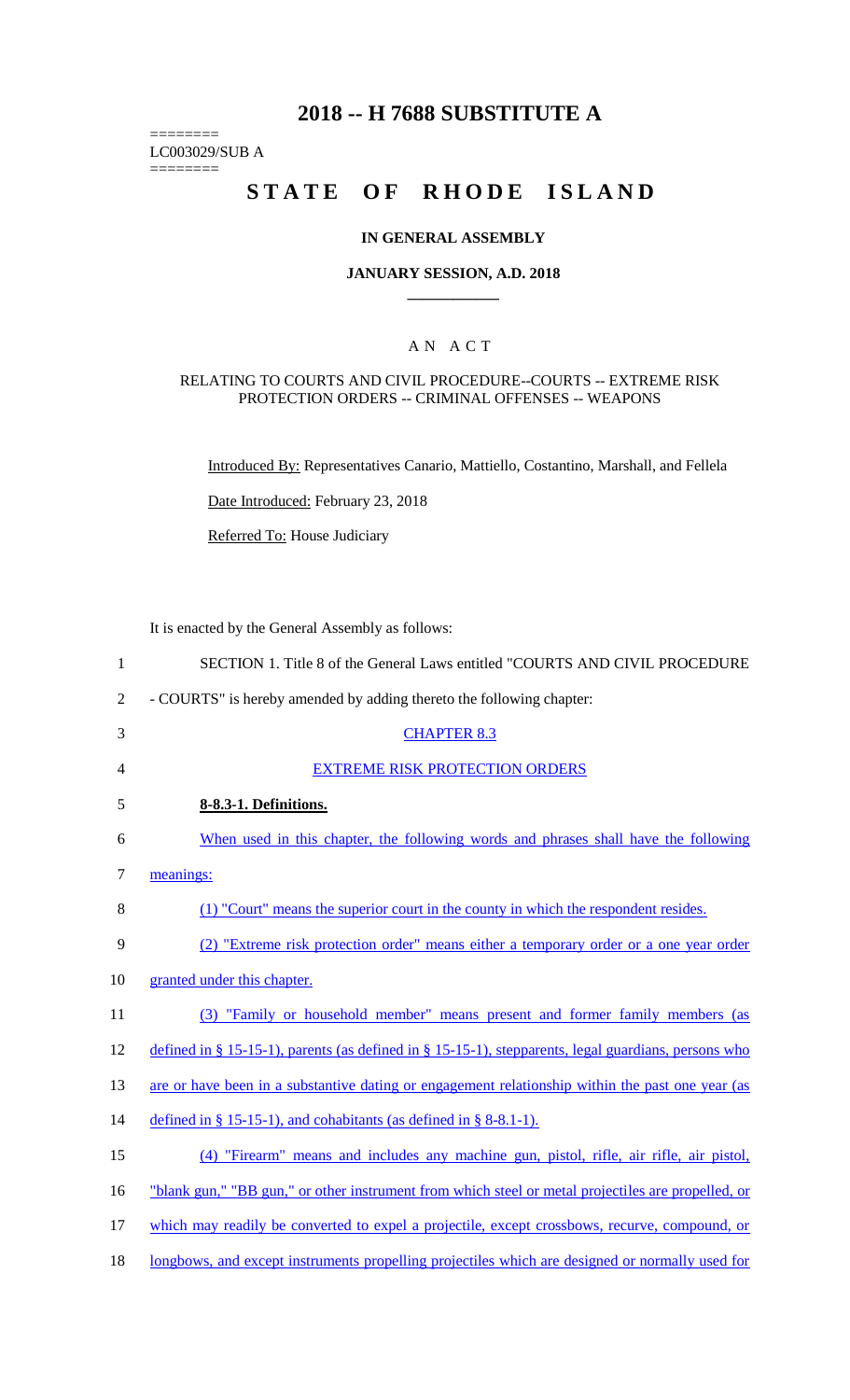a primary purpose other than as a weapon. The frame or receiver of the weapon shall be construed as a firearm pursuant to the provisions of this section. (5) "Law enforcement agency" means the police department of any city or town, and the division of the Rhode Island state police established pursuant to chapter 28 of title 42. (6) "Law enforcement officer" means a sworn member of a law enforcement agency as defined herein. (7) "One year extreme risk protection order" means an extreme risk protection order granted pursuant to the provisions of § 8-8.3-5 or renewed pursuant to the provisions of § 8-8.3-7. (8) "Petitioner" means a law enforcement agency that petitions for an order pursuant to 10 this chapter. (9) "Respondent" means the person who is identified as the respondent in a petition filed pursuant to this chapter. (10) "Social media" means any cell phone or internet based tools and applications that are used to share and distribute information. (11) "Temporary extreme risk protection order" means an extreme risk protection order 16 issued pursuant to the provisions of § 8-8.3-4. **8-8.3-2. Filing of petition.**  Proceedings under this chapter shall be filed, heard and determined in the superior court 19 of the county in which the respondent resides. Any proceedings under this chapter shall not 20 preclude any other available civil or criminal remedies. A party filing a petition under this chapter 21 may do so without payment of any filing fee. There shall be no minimum residence requirements for the filing of a petition under this chapter. All matters filed under this chapter, as well as any documents submitted in conjunction with proceedings under this chapter, shall be maintained as confidential or non-public by the superior court. **8-8.3-3. Contents of petition.**  (a) A petition for an extreme risk protection order shall be filed only by a law enforcement agency. 28 (b) A petitioner may file a petition with the court requesting an extreme risk protection 29 order that shall enjoin the respondent from having in their possession, custody or control any firearms and shall further enjoin the respondent from purchasing, receiving or attempting to purchase or receive any firearms while the order is in effect. The petitioner shall concurrently file a sworn affidavit for a search warrant pursuant to chapter 5 of title 12 for the search of any firearms in the possession, custody, or control of the respondent. (c) A petitioner shall file a petition upon receipt of credible information that the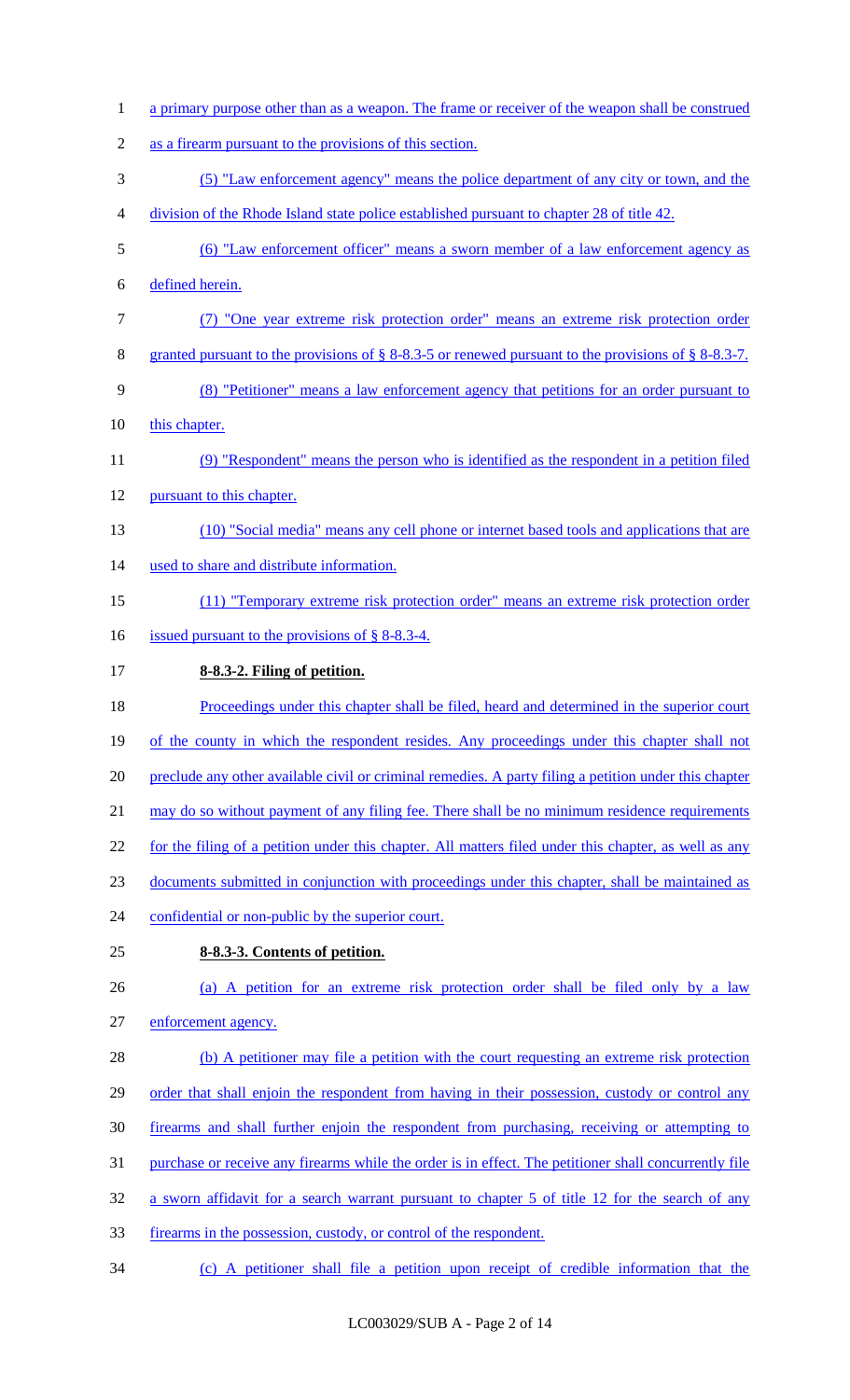1 respondent poses a significant danger of causing imminent personal injury to self or others by

2 having in their custody or control, or by purchasing, possessing, or receiving, a firearm.

3 (d) A petition must state the specific statements, actions, or facts that support the belief

- 4 that the respondent poses a significant danger of causing imminent personal injury to self or
- 5 others by having in their custody or control, or by purchasing, possessing, or receiving, a firearm.
- 6 (e) A petition for an extreme risk protection order must be supported by a written
- 7 affidavit signed by the petitioner under oath. The petitioner may produce sworn statements or
- 8 testimony of other witnesses to support the petition.
- 9 (f) If the petitioner believes there are firearms in the respondent's current ownership, 10 possession, custody, or control, the petition and search warrant affidavit shall identify the 11 number, types, and locations of all such firearms, if known.
- 12 (g) A petitioner for an extreme risk protection order, at the time of the filing, shall 13 identify all known restraining orders, orders of protection and pending lawsuits, complaints, 14 petitions or actions pending, active or filed within one year prior to the petition involving the 15 respondent, including, but not limited to, an order entered pursuant to chapter 8.1 of title 8 or
- 16 chapter 15 of title 15.
- 17 **8-8.3-4. Temporary orders -- Proceedings.**
- 18 (a) Upon the filing of a petition under this chapter, the court may enter a temporary order 19 if the court finds there is probable cause from specific facts shown by the petition that the 20 respondent poses a significant danger of causing imminent personal injury to self or others by 21 having in their custody or control, or by purchasing, possessing, or receiving, a firearm before 22 notice can be served and a hearing held.
- 23 (b) If the court finds probable cause under subsection (a) of this section and from the
- 24 sworn affidavit, a search warrant shall issue pursuant to chapter 5 of title 12 for the search for any
- 25 firearms in the possession, custody, or control of the respondent. Such warrant shall be executed
- 26 pursuant to chapter 5 of title 12.
- 27 (c) When the court is unavailable after the close of business a petition and affidavit may
- 28 be filed before any available superior court judge.
- 29 (d) Any order and warrant issued under this section and any documentation in support of
- 30 an order and warrant shall be filed immediately with the clerk of the superior court. The filing
- 31 shall have the effect of commencing proceedings under this chapter and invoking the other
- 32 provisions of this chapter.
- 33 (e) A temporary extreme risk protection order must include:
- 34 (1) A statement of the grounds supporting the issuance of the order;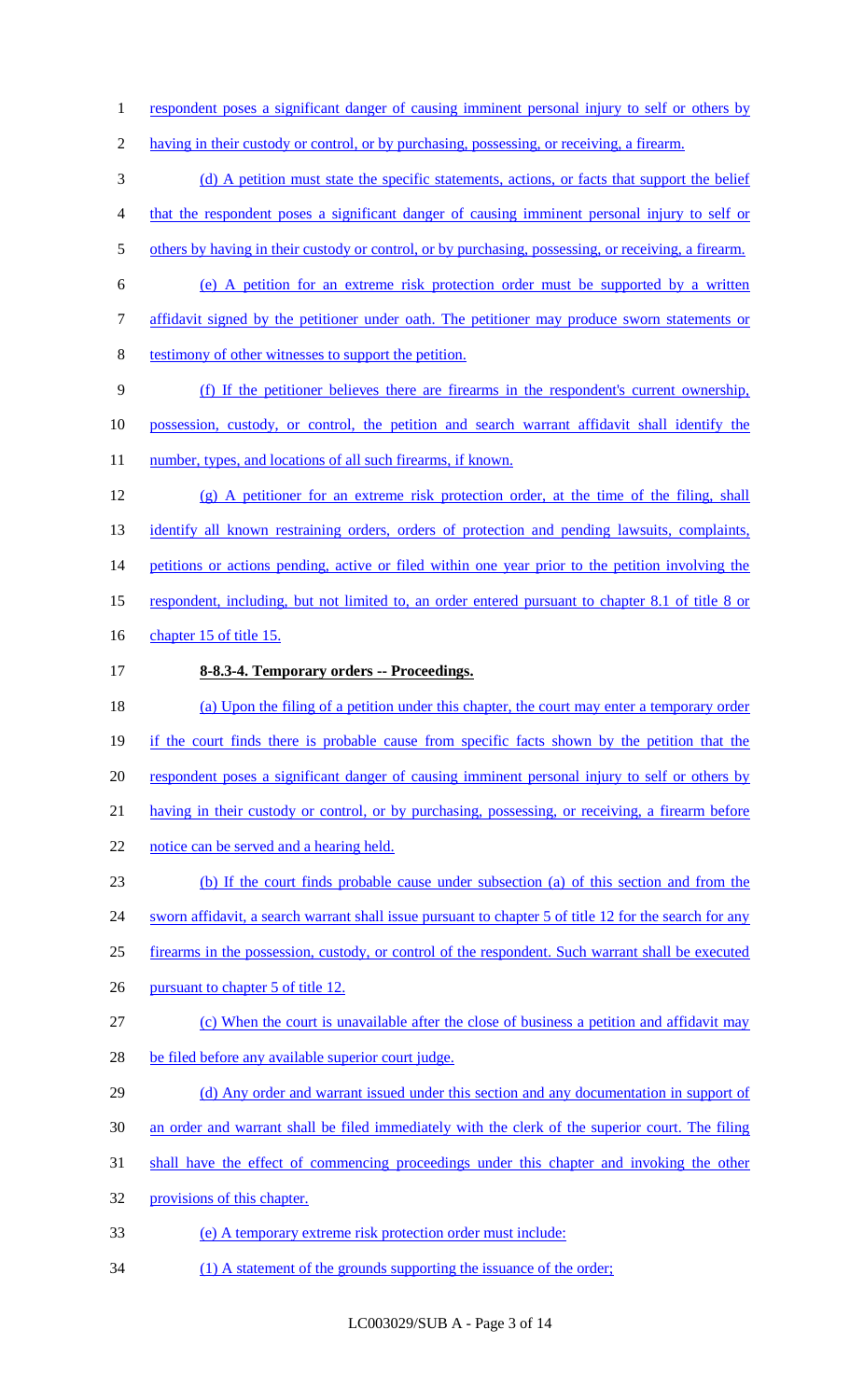- (2) The date and time the order was issued; (3) A statement that the order shall continue until such time as a court considers the petition pursuant to § 8-8.3-5 at a hearing; (4) The address of the court that issued the order and in which any responsive pleading should be filed; (5) The date and time of the scheduled hearing; (6) The following statement: "To the subject of this protection order: This order will continue until the hearing scheduled on the date and time noted above. If any of your firearms have not been seized by the petitioner, you are under an obligation to immediately contact the 10 petitioner to arrange for the surrender of any other firearms that you own and/or are in your 11 custody, control, or possession, that have not been seized. You must surrender to the petitioner all 12 firearms that you own and/or are in your custody, control, or possession, and also immediately 13 surrender to the licensing authority or the attorney general any concealed carry permit issued to 14 you pursuant to § 11-47-11 or § 11-47-18. While this order is in effect, it is illegal for you to have any firearm in your possession, custody or control or for you to purchase, receive, or attempt to purchase or receive any firearm. You may seek the advice of an attorney as to any matter connected with this order. If you believe you cannot afford an attorney, you are hereby referred to 18 the public defender for an intake interview." (7) Any temporary extreme risk protection order issued pursuant to this section shall continue until the time of the hearing pursuant to § 8-8.3-5. If the court continues a hearing pursuant to § 8-8.3-5, the temporary order shall remain in effect until the next hearing date. (f) The court shall schedule a hearing within fourteen (14) days of the issuance of a temporary extreme risk protection order to determine if a one-year extreme risk protection order 24 should be issued under this chapter. (g) A temporary extreme risk protection order shall be immediately personally served by 26 the petitioner along with supporting documents that formed the basis of the order, the notice of hearing and petition for the one-year extreme protection order. Alternate service shall be in 28 accordance with § 8-8.3-6. Service issued under this section takes precedence over the service of 29 other documents, unless the other documents are of a similar emergency nature. If timely personal service cannot be made, the court shall set a new hearing date and shall require additional attempts at obtaining personal service or permit alternate service as provided in this chapter. (h) If the court declines to issue a temporary extreme risk protection order, the court shall state in writing the reasons for the denial.
- **8-8.3-5. Hearings on petition – Grounds for issuance – Contents of order.**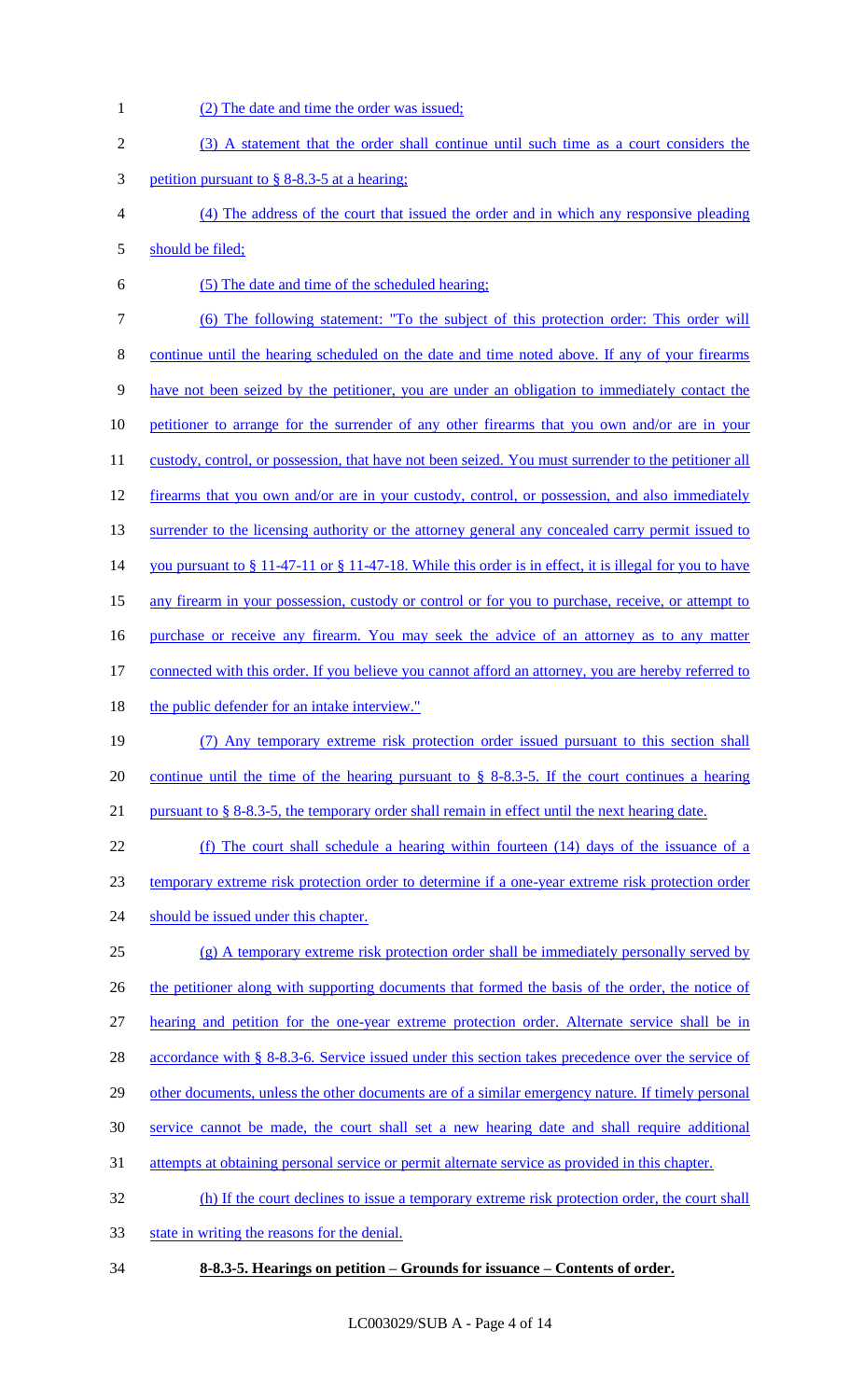| $\mathbf{1}$     | (a) Upon hearing the matter, if the court finds by clear and convincing evidence that the            |
|------------------|------------------------------------------------------------------------------------------------------|
| $\overline{c}$   | respondent poses a significant danger of causing imminent personal injury to self or others by       |
| 3                | having in their custody or control, or by purchasing, possessing, or receiving, a firearm, the court |
| $\overline{4}$   | shall issue a one-year extreme risk protection order. An extreme risk protection order issued by     |
| 5                | the court shall be for a fixed period of one year, at the expiration of which time the court may     |
| 6                | renew the extreme risk protection order as set forth in § 8-8.3-7.                                   |
| $\boldsymbol{7}$ | (b) In determining whether grounds for an extreme risk protection order exist, the court             |
| $8\,$            | may consider any or all of the following, including, but not limited to:                             |
| $\mathbf{9}$     | (1) A recent act or threat of violence by the respondent against self or others, regardless          |
| 10               | of whether such act or threat of violence involves a firearm;                                        |
| 11               | (2) A pattern of acts or threats of violence by the respondent within the past twelve (12)           |
| 12               | months, including, but not limited to, acts or threats of violence against self or others;           |
| 13               | (3) The respondent's mental health history;                                                          |
| 14               | (4) Evidence of the respondent's abuse of controlled substances or alcohol;                          |
| 15               | (5) Previous violations by the respondent of any court order including, but not limited to,          |
| 16               | restraining orders, no contact orders issued pursuant to chapter 29 of title 12, and protective      |
| 17               | orders issued pursuant to chapter 8.1 of title 8 or chapter 15 of title 15;                          |
| 18               | (6) Previous extreme risk protection orders issued against the respondent;                           |
| 19               | (7) The unlawful, threatening, or reckless use or brandishing of a firearm by the                    |
| 20               | respondent, including, but not limited to, such act taken or displayed through social media;         |
| 21               | (8) The respondent's ownership of, access to, or intent to possess firearms;                         |
| 22               | (9) The respondent's criminal history, including, but not limited to, arrests and                    |
| 23               | convictions for felony offenses, crimes of violence as defined in § 11-47-2, violent misdemeanor     |
| 24               | offenses, crimes involving domestic violence as defined in § 12-29-2, and stalking;                  |
| 25               | (10) The history, use, attempted use, or threatened use of physical violence by the                  |
| 26               | respondent against another person, or the respondent's history of stalking another person, or        |
| 27               | evidence of cruelty to animals by the respondent, including, but not limited to, evidence of         |
| 28               | violations or convictions pursuant to the provisions of chapter 1 of title 4; and                    |
| 29               | (11) Evidence of recent acquisition or attempts at acquisition of firearms by the                    |
| 30               | respondent.                                                                                          |
| 31               | (c) In determining whether grounds for a one-year extreme risk protection order exist, the           |
| 32               | court may also consider any other relevant and credible evidence presented by the petitioner,        |
| 33               | respondent and any witnesses they may produce.                                                       |
| 34               | (d) The court may continue a hearing under this section upon a showing of good cause,                |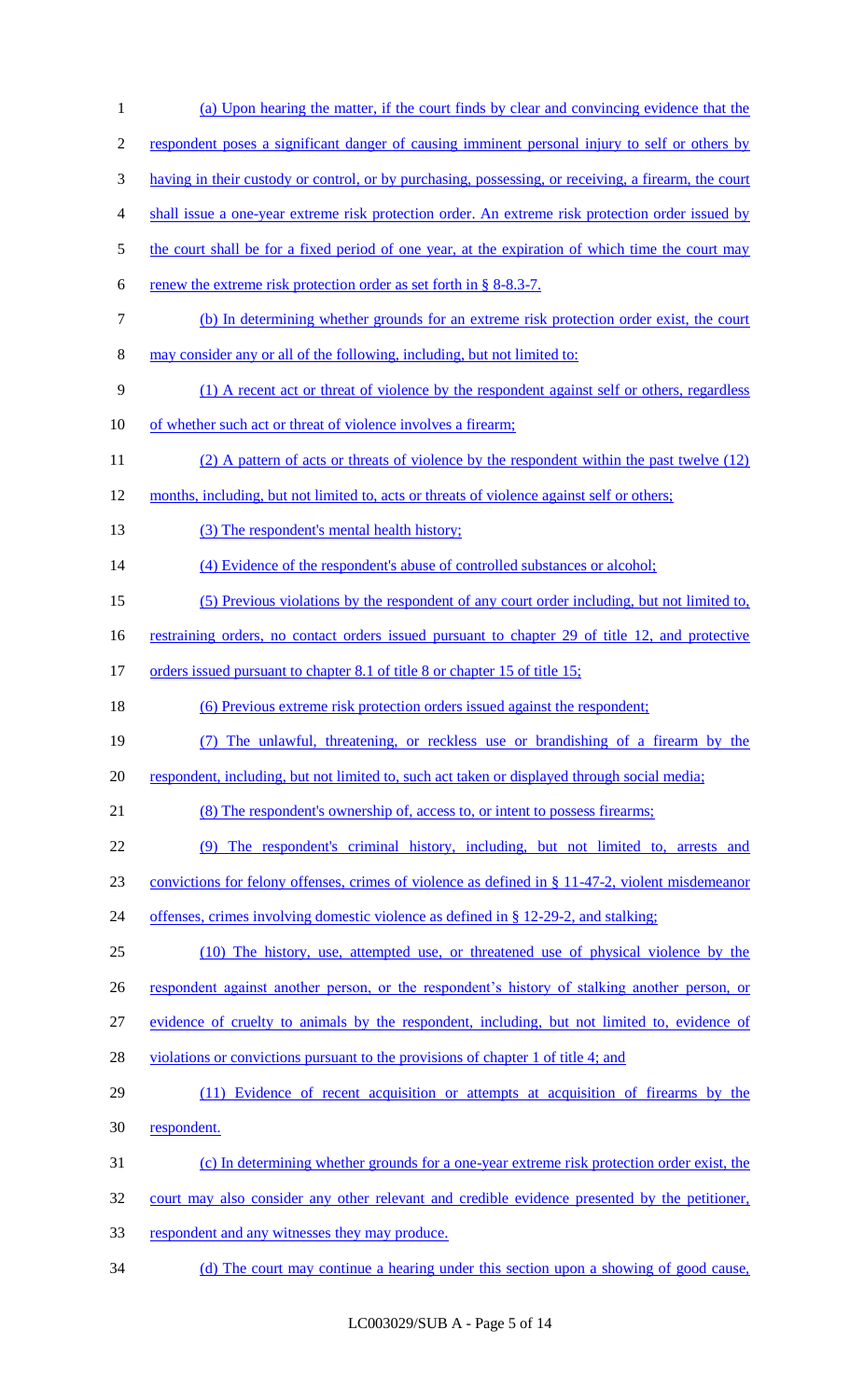1 including, but not limited to, whether service was effectuated less than seven (7) days from the 2 date of the scheduled hearing. If the court continues a hearing under this subsection in a matter in 3 which a temporary extreme risk protection order has been issued under § 8-8.3-4, the temporary 4 extreme risk protection order shall remain in effect until the next hearing date. 5 (e) During the hearing the court may consider whether a mental health evaluation or 6 substance abuse evaluation is appropriate, and may recommend that the respondent seek such 7 evaluation if appropriate. 8 (f) An extreme risk protection order must include: 9 (1) A statement of the grounds supporting the issuance of the order; 10 (2) The date and time the order was issued; 11 (3) The date and time the order expires; 12 (4) Information pertaining to any recommendation by the court for mental health and/or 13 substance abuse evaluations, if applicable; 14 (5) The address of the court that issued the order and in which any responsive pleading 15 should be filed; and 16 (6) The following statement: "To the subject of this protection order: This order will 17 continue until the date and time noted above unless terminated earlier by court order. If any of 18 your firearms have not been seized by the petitioner, you are under an obligation to immediately 19 contact the petitioner to arrange for the surrender of any other firearms that you own and/or are in 20 your custody, control, or possession, that have not been seized. You must surrender to the 21 petitioner all firearms that you own and/or are in your in your custody, control, or possession, and 22 also immediately surrender to the licensing authority or the attorney general any concealed carry 23 permit issued to you pursuant to § 11-47-11 or § 11-47-18. While this order is in effect, it is 24 illegal for you to have any firearm in your possession, custody or control or for you to purchase, 25 receive, or attempt to purchase or receive any firearm. You have the right to request one hearing 26 to terminate this order within each twelve (12) month period that this order, or any renewal order, 27 is in effect. You may seek the advice of an attorney as to any matter connected with this order. If 28 you believe you cannot afford an attorney, you are hereby referred to the public defender for an 29 intake interview." 30 (g) Upon the issuance of a one-year extreme risk protection order, the court shall inform 31 the respondent that they are entitled to request termination of the order in the manner prescribed 32 by § 8-8.3-7. The court shall provide the respondent with a form to request a termination hearing. 33 The court shall also schedule a review hearing of the matter, which hearing shall be scheduled 34 within thirty (30) calendar days before the date the one year extreme risk protection order is set to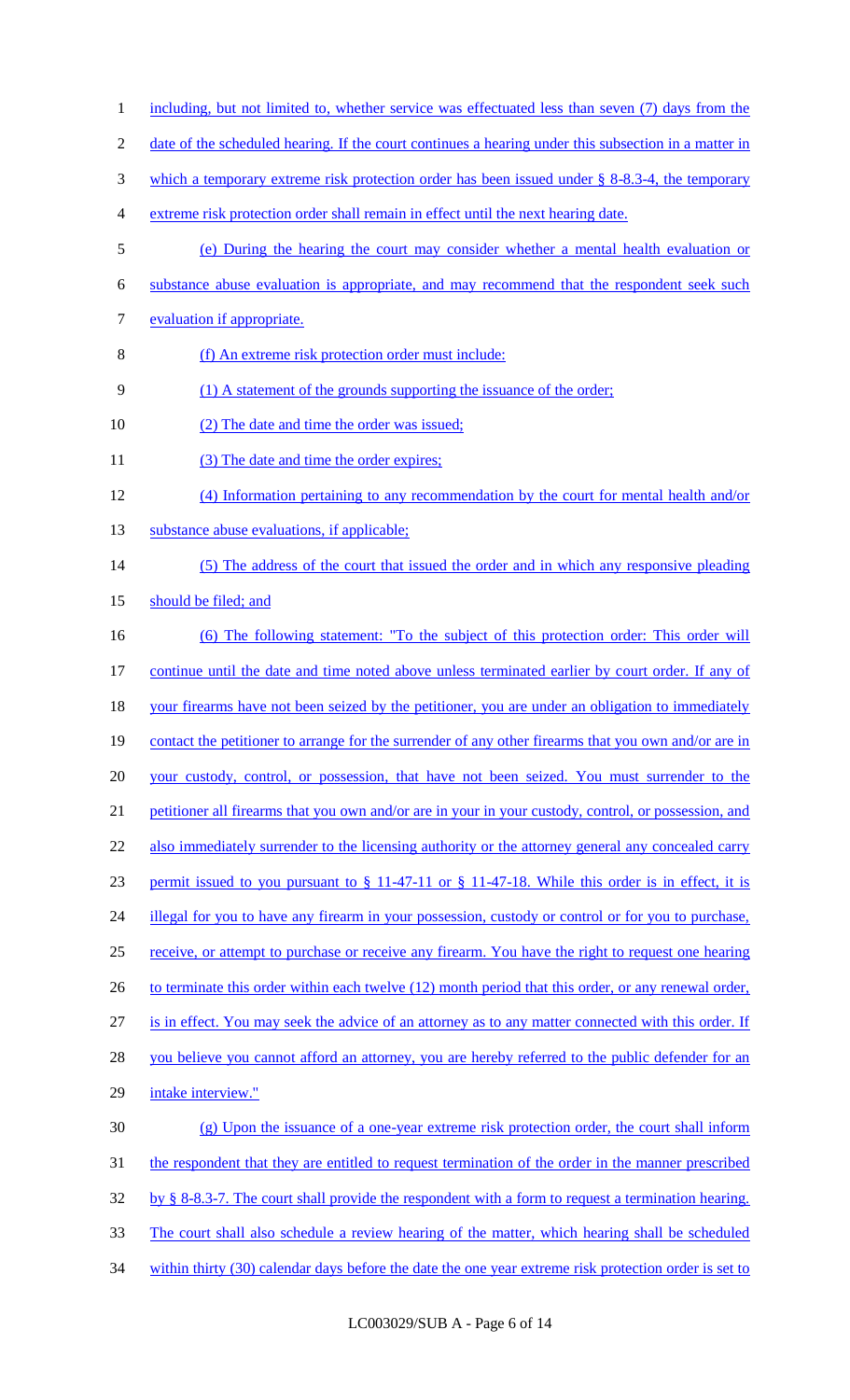expire.

 (h) If the court declines to issue a one-year extreme risk protection order, the court shall state in writing the particular reasons for the court's denial and shall also order the return of weapons to the respondent. Such return should be effectuated consistent with the provisions of § 8-8.3-8. **8-8.3-6. Service of one year extreme risk protection orders.**  (a) A one-year extreme risk protection order issued under this chapter shall be personally served upon the respondent by the division of sheriffs. Provided, the division of sheriffs may request the assistance of the state police with such service as needed. If the division of sheriffs 10 cannot complete service of the one-year extreme risk protection order upon the respondent within 11 seven (7) days of the order's issuance, the deputy sheriff shall notify the petitioner and the court. 12 The petitioner shall then seek an order for alternate service pursuant to this chapter. (b) If the court determines that after diligent effort, personal service on the respondent 14 with or of any documents as required pursuant to this chapter cannot be made, then the court may 15 order an alternate method of service designed to give reasonable notice to the respondent. 16 Alternative service may include, but shall not be limited to: service by certified and regular mail at respondent's last-known address or place of employment; leaving copies at the respondent's dwelling or usual place of abode with a person of suitable age and discretion residing therein; or by affixing a summons to the door of the respondent's residence. Provided, due to the nature of these proceedings, notice shall not be given by publication in a newspaper. (c) In the event personal service of any order, notice, or other document issued pursuant 22 to this chapter cannot be obtained, the court shall have discretion to continue any extreme risk protection order, and hearing thereon, as the court deems appropriate, until service can be made 24 upon the respondent. (d) Upon receipt of alternate service of any order, notice, or other document issued 26 pursuant to this chapter, the respondent shall comply with the order, notice, or document as if personally served. **8-8.3-7. Termination – Expiration – Renewal of orders.**  (a) *Termination of order*. The respondent may submit a single written request for a hearing to terminate a one-year extreme risk protection order issued under this chapter within the 31 twelve (12) month period that the order, or any renewal order, is in effect. (1) Upon receipt of the request for a hearing to terminate a one-year extreme risk protection order, the court shall set a date for a hearing. The respondent shall cause a copy of the notice of the request to be served on the original petitioner. A hearing on this motion shall be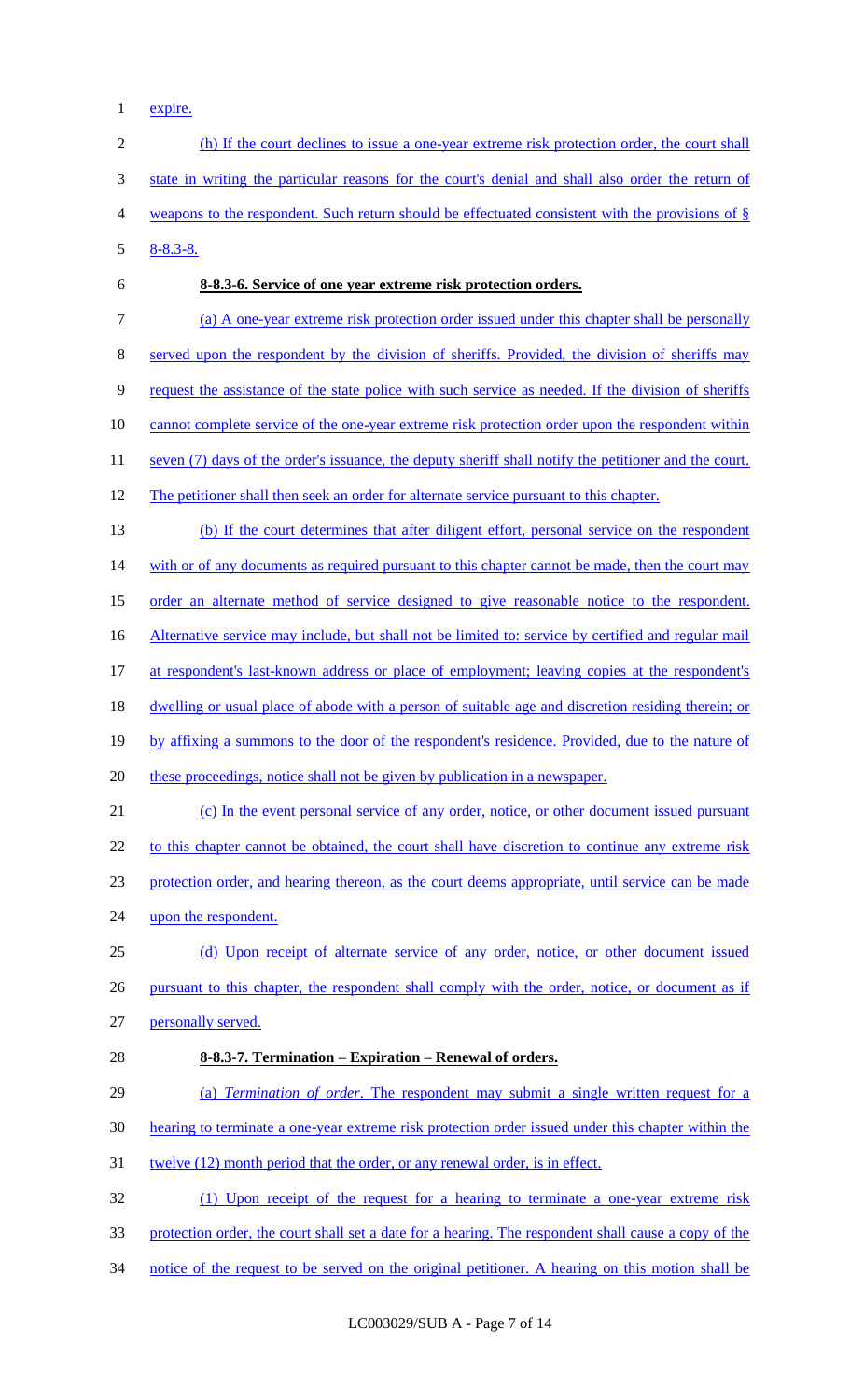1 scheduled not later than thirty (30) days from the date of filing the request.

 (2) At a hearing to terminate a one-year extreme risk protection order prior to its scheduled date of expiration, the respondent shall have the burden of proving by clear and convincing evidence that the respondent does not pose a significant danger of causing imminent 5 personal injury to self or others by having a firearm in their custody or control, or by purchasing, possessing, or receiving, a firearm. The court may consider any relevant evidence, including evidence of the considerations enumerated in § 8-8.3-5. In addition, the court may consider whether the respondent complied with the court's recommendation that the respondent undergo a mental health and/or substance abuse evaluation. (3) If the court finds after the hearing that the respondent has met their burden by clear 11 and convincing evidence, the court shall terminate the one-year order and order return of the firearms consistent with the provisions of §8-8.3-8. (b) *Notice of impending expiration*. The original petitioner shall notify in writing all 14 interested parties, including but not limited to family or household members of the respondent, of the impending expiration of any one-year extreme risk protection order within fourteen (14) 16 calendar days before the date the order expires. (c) *Motion for renewal of order*. The petitioner may by motion request a renewal of a 18 <u>one-year extreme risk protection order at any time within fourteen (14) calendar days before the</u> 19 date the order expires. (1) Upon receipt of a motion to renew a one-year extreme risk protection order the court 21 shall order that a hearing be held not later than fourteen (14) days from the date the motion is 22 filed. The respondent shall be personally served with notice of the motion, unless otherwise ordered by the court. (2) In determining whether to renew a one-year extreme risk protection order under this section, the court shall consider all relevant evidence presented by the petitioner and follow the same procedures provided in § 8-8.3-5. The court may also consider whether the respondent complied with any court recommendation for a mental health and/or substance abuse evaluation. 28 (3) If the court finds by clear and convincing evidence that the requirements for issuance of a one-year extreme risk protection order as provided in § 8-8.3-5 continue to be met, the court shall renew the order for another year. Further, if, after notice, the motion for renewal is uncontested and the petitioner seeks no modification of the order, the order may be renewed on 32 the basis of the petitioner's motion and affidavit stating that there has been no material change in relevant circumstances since entry of the order which is subject to renewal. (4) A renewal of a one-year extreme risk protection order shall be for another fixed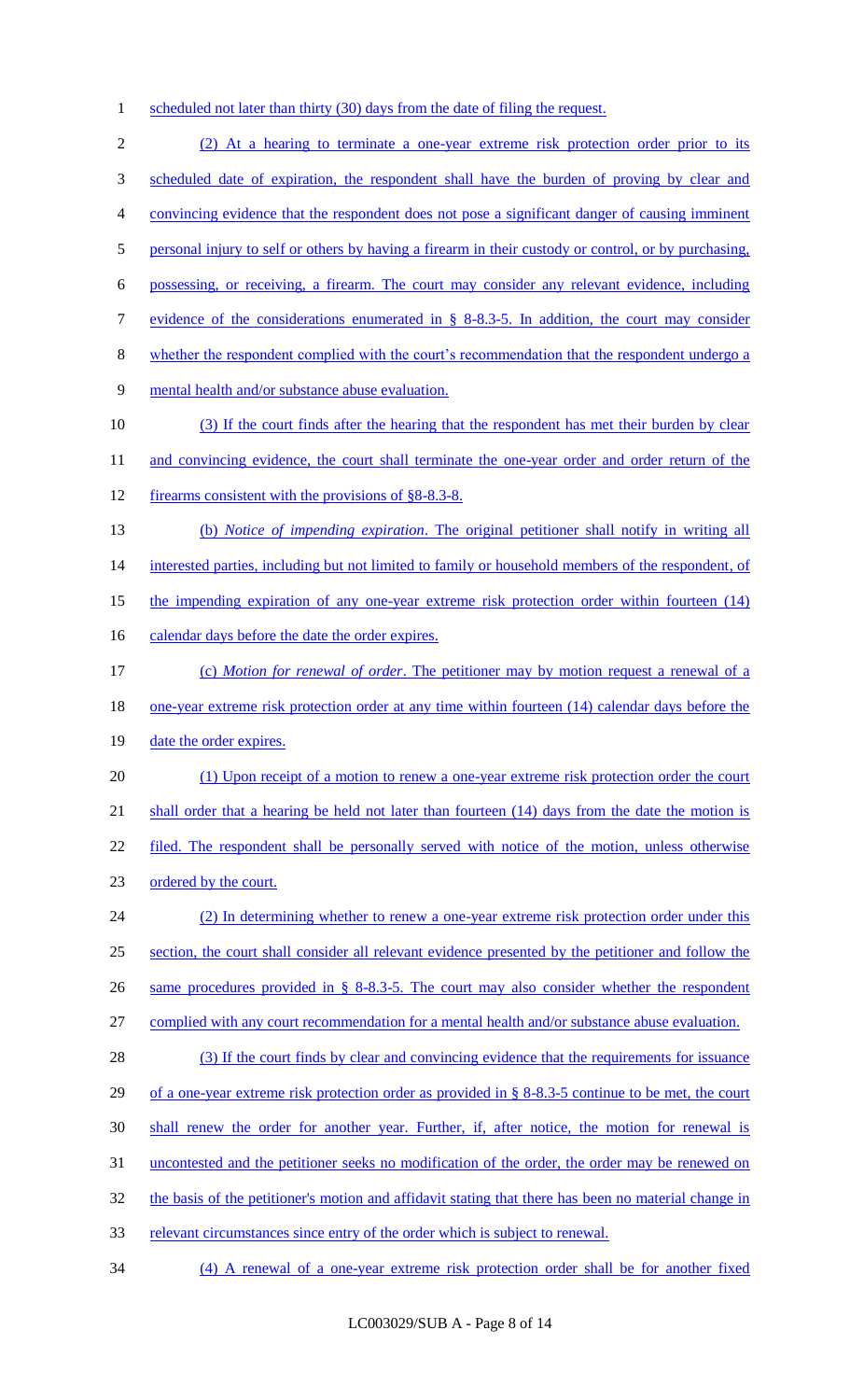1 period of one year, subject to termination as provided in subsection (a) of this section or future

2 renewal by order of the court pursuant to this subsection.

- 3 **8-8.3-8. Firearms return –- Disposal.**
- 4 (a) Any firearm seized or surrendered in accordance with this chapter shall be returned to
- 5 the respondent upon their request when:
- 6 (1) The respondent produces documentation issued by the court indicating that any 7 extreme risk protective order issued pursuant to this chapter has expired, terminated, or has not
- 8 been renewed; and
- 9 (2) The law enforcement agency in possession of the firearms conducts a national 10 criminal records check and determines that the respondent is not otherwise prohibited from 11 possessing a firearm under state or federal law.
- 12 (b) A law enforcement agency shall, if requested by the court or the petitioner, provide 13 prior notice to any interested party, including but not limited to family or household members of 14 the respondent, of the impending return of a firearm to a respondent, in the manner provided in § 15 8-8.3-6.
- 16 (c) Upon written request of the respondent, any law enforcement agency storing 17 firearm(s) shall transfer possession of the firearm(s) to a federally licensed firearms dealer, who 18 may be designated by the respondent if so desired.
- 19 (1) The respondent may instruct the federally licensed firearms dealer designated by the 20 respondent where applicable to sell the firearm(s) or to transfer ownership or possession in 21 accordance with state and federal law, to a qualified named individual who is not a member of the 22 person's dwelling house, and who is not prohibited from possessing firearms under state or 23 federal law. The owner of any firearm(s) sold shall receive any financial value received from their 24 sale, less the cost associated with taking possession of, storing, and transferring of the firearm(s). 25 (2) Any individual to whom possession of a firearm(s) is transferred pursuant to this
- 26 subsection shall be prohibited from transferring or returning any firearm(s) to the respondent
- 27 while the extreme risk protective order is in effect and shall be informed of this prohibition. Any
- 28 knowing violation of this subsection is a felony which shall be punishable by imprisonment for a
- 29 term of not more than five (5) years, or by a fine of not more than one thousand dollars (\$1,000),
- 30 or both.
- 31 (3) An individual to whom possession of a firearm(s) is transferred pursuant to this 32 subsection shall only return a firearm(s) to the respondent if the respondent provides court 33 documentation that the extreme risk protection order issued pursuant to this chapter has expired 34 or been withdrawn or terminated, and has not been renewed.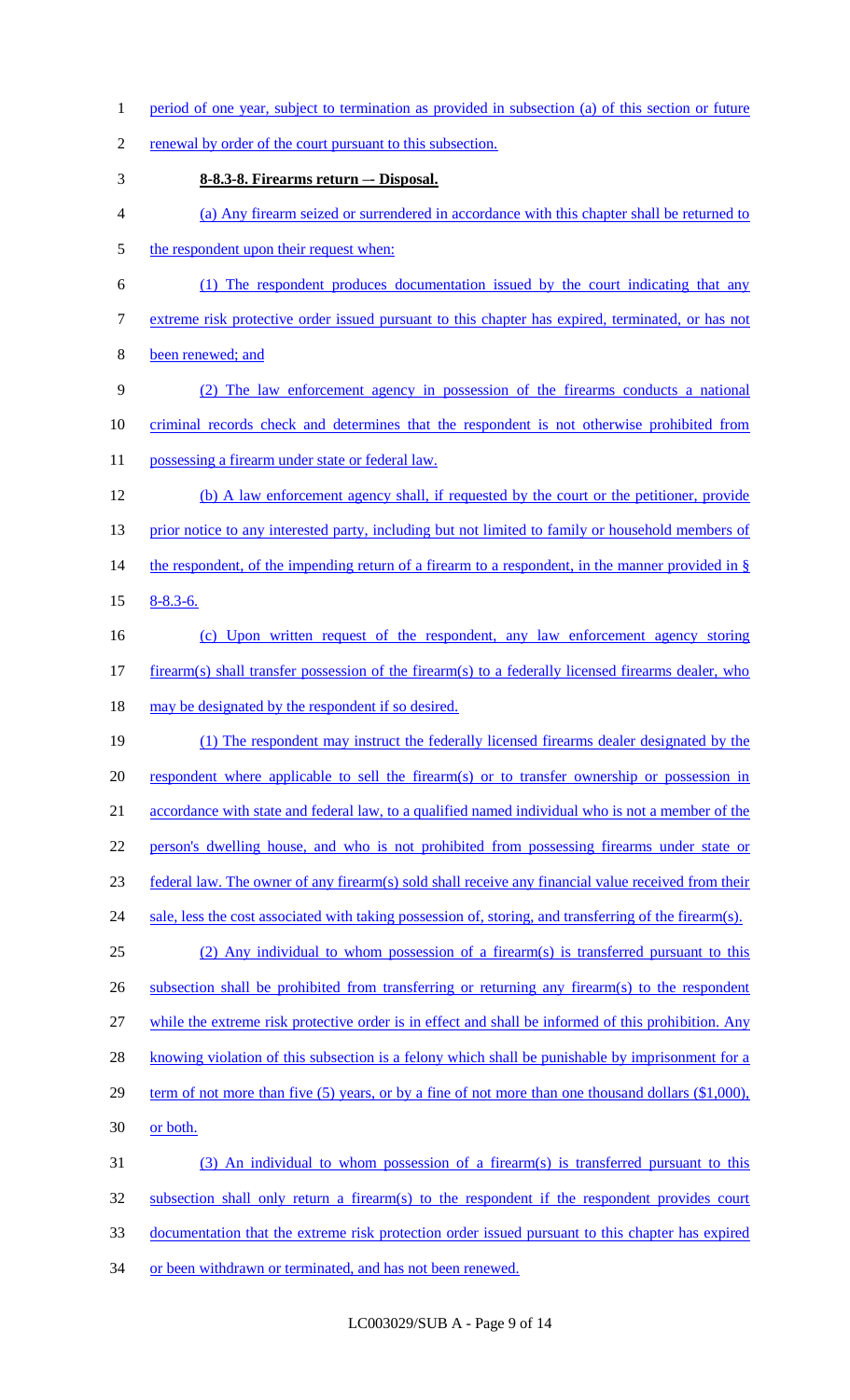(d) The Rhode Island state police are authorized to develop rules and procedures pertaining to the storage and return of firearms seized by or surrendered to the local law 3 enforcement agency or the state police pursuant to the provisions of this chapter or chapter 8.1 of title 8. The state police may consult with the Rhode Island Police Chiefs' Association in developing rules and procedures to effectuate this section. **8-8.3-9. Reporting of orders.**  (a) The clerk of the court shall enter any one-year extreme risk protection order or temporary extreme risk protection order issued pursuant to this chapter into a statewide judicial information system on the same day such order is issued. (b) The clerk of the court shall forward a copy of any order issued, renewed or terminated 11 under this chapter the same day such order is issued to the appropriate law enforcement agency specified in the order and the attorney general. (1) Upon receipt of the copy of an extreme risk protection order, the attorney general 14 shall enter the order into: (i) The national instant criminal background check system, also known as the NICS 16 database; (ii) All federal or state computer-based systems and databases used by law enforcement 18 or others to identify prohibited purchasers of firearms; and (iii) All computer-based criminal intelligence information systems and databases available in this state used by law enforcement agencies. (2) The order must remain in each system for the period stated in the order, and the law 22 enforcement agency shall only remove orders from the systems upon notice that they have been terminated or expired. Entry into the computer-based criminal intelligence information system 24 constitutes notice to all law enforcement agencies of the existence of the order. The order shall be fully enforceable in any city or town in the state. 26 (c) The issuing court shall, within three (3) business days after issuance of a one-year extreme risk protection order or temporary extreme risk protection order, forward a copy of the 28 respondent's driver's license, or comparable information, along with the date of order issuance, to 29 the attorney general and the appropriate licensing authority. Upon receipt of the information, the attorney general or the appropriate licensing authority shall determine if the respondent has a concealed carry permit. If the respondent does have a concealed carry permit, the attorney general 32 or the appropriate licensing authority shall immediately revoke the license. 33 (d) If any extreme risk protection order is terminated before its expiration date, the clerk 34 of the court shall forward, on the same day, a copy of the termination order to the office of the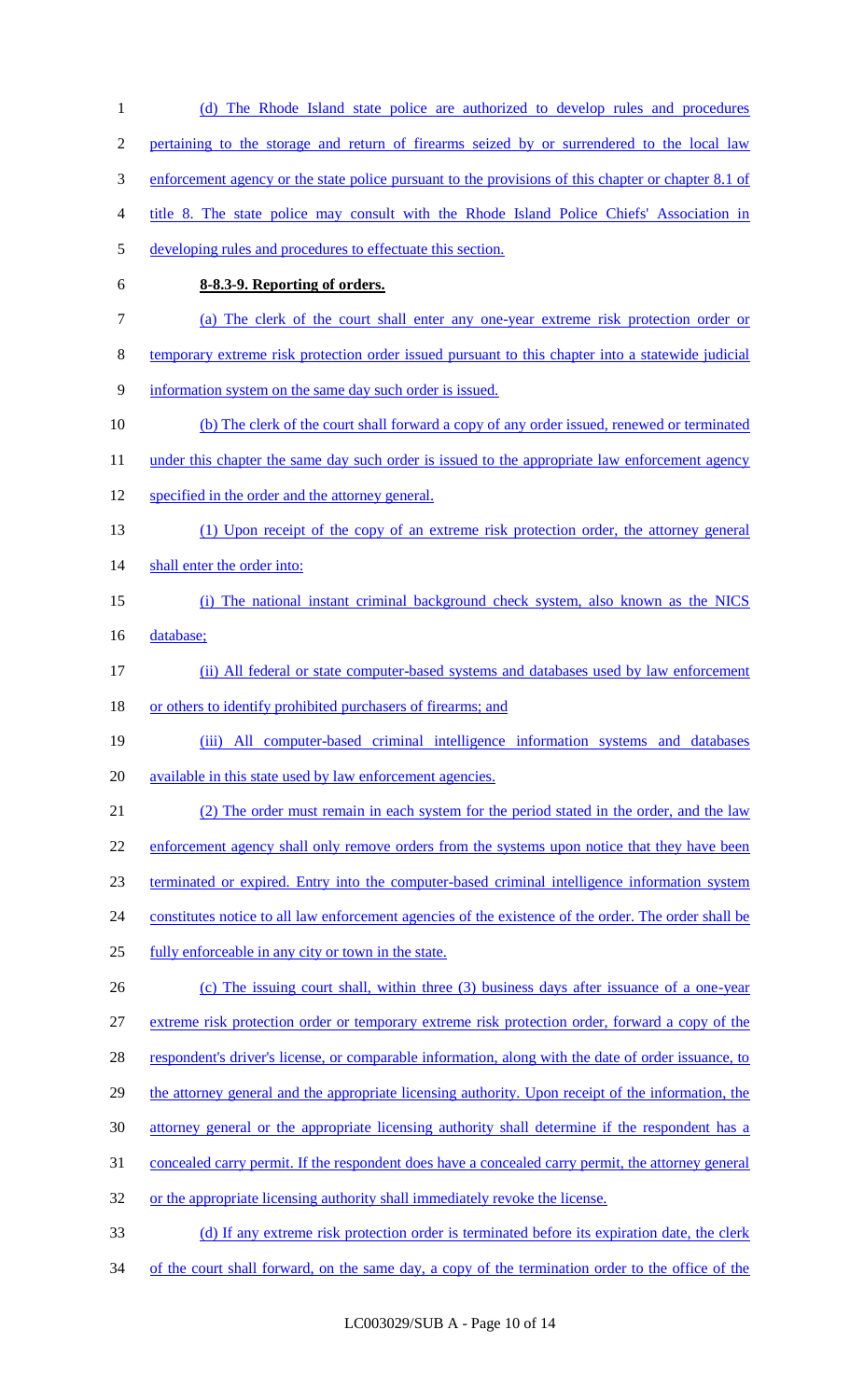- 1 attorney general and the petitioner. Upon receipt of the order, the attorney general shall promptly
- 2 remove the order from any computer-based system into which it was entered pursuant to
- 3 subsection (b) of this section.
- 4 **8-8.3-10. Penalties.**
- 5 (a) Any violation of any extreme risk protection order shall subject the violator to being 6 found in contempt of court. The contempt order shall not be exclusive and shall not preclude any 7 other available civil or criminal remedies. 8 (b) Any violation of an extreme risk protection order issued under this chapter of which 9 the respondent has actual notice shall be a felony and, upon conviction, shall be punished by 10 imprisonment for not more than ten (10) years, or a fine of not more than ten thousand dollars 11 (\$10,000), or both. 12 (c) Filing a petition or providing information pursuant to this chapter knowing the 13 information in or for such petition to be materially false, or with intent to harass the respondent, 14 shall be a felony that shall be punished by imprisonment for not more than five (5) years, or a fine 15 of not more than five thousand dollars (\$5,000), or both.
- 16 **8-8.3-11. Liability.**
- 17 Except as provided in §§ 8-8.3-8 and 8-8.3-10, this chapter does not impose criminal or 18 civil liability on a law enforcement agency, law enforcement officer, or the attorney general or a 19 member of that department, for acts or omissions related to obtaining any extreme risk protection 20 order including, but not limited to, reporting, declining to report, investigating, declining to 21 investigate, filing, or declining to file a petition under this chapter.
- 22 **8-8.3-12. Required notice on orders – Confidentiality of proceedings.**
- 23 (a) Any extreme risk protection order form shall include, in a conspicuous location, 24 notice of penalties resulting from violation of the order, and the following statement: "You have 25 the sole responsibility to avoid or refrain from violating this order's provisions. Only the court can
- 26 change the order and only upon written application."
- 27 (b) All filings, petitions, orders, warrants, affidavits, evidence, and any other document
- 28 filed pursuant to this chapter shall be deemed confidential documents and shall not be available
- 29 for public inspection or disclosure absent a court order. This section shall not prohibit the entry of
- 30 orders into appropriate databases as required pursuant to § 8-8.3-9.
- 31 **8-8.3-13. Appeal.**
- 32 Any order under this chapter shall remain in effect during the pendency of an appeal to
- 33 the supreme court unless the order is stayed by a justice of the supreme court.
- 34 **8-8.3-14. Severability.**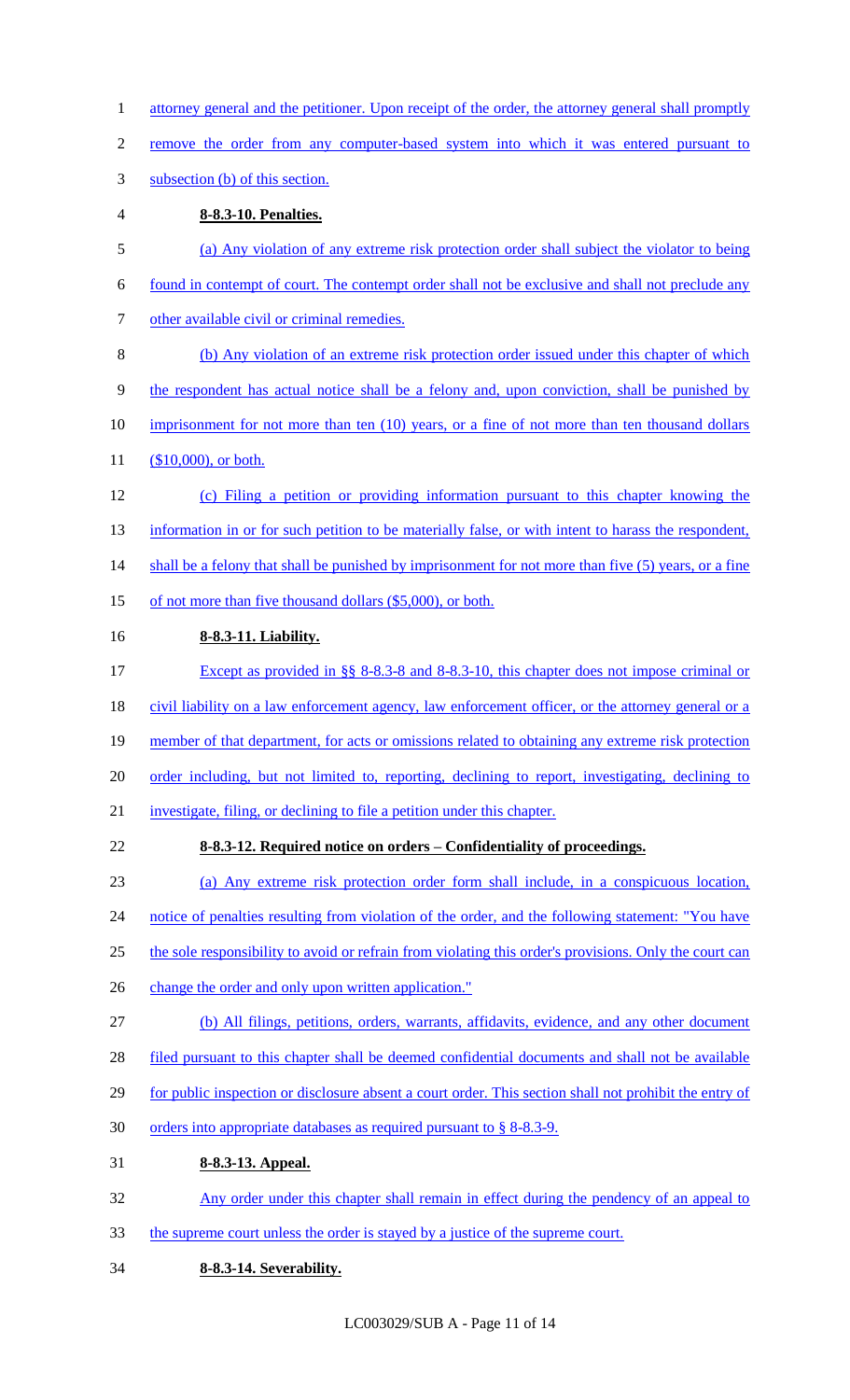1 If any section of this chapter or its application to any person or circumstance is held invalid by a court of competent jurisdiction, the remainder of the chapter and the application of the section to other persons or circumstances shall not be affected. The invalidity or unconstitutionality of any section or sections or part of any section or sections of this chapter shall not affect the validity of the remainder of this chapter and to this end the sections of this chapter are severable. SECTION 2. Section 12-5-2 of the General Laws in Chapter 12-5 entitled "Search Warrants" is hereby amended to read as follows: **12-5-2. Grounds for issuance.** A warrant may be issued under this chapter to search for and seize any of the following: (1) Property stolen or embezzled, or obtained by any false pretense, or pretenses, with intent to cheat or defraud within this state, or elsewhere; (2) Property kept, suffered to be kept, concealed, deposited, or possessed in violation of law, or for the purpose of violating the law; (3) Property designed or intended for use, or which is or has been used, in violation of law, or as a means of committing a violation of law; (4) Property which is evidence of the commission of a crime; or (5) Samples of blood, saliva, hair, bodily tissues, bodily fluids, or dental impressions from the body of a person, that may yield evidence of the identity of the perpetrator of a crime when subjected to scientific or other forensic analysis. The foregoing samples, and the results of any scientific or other forensic analysis, shall be admissible in all criminal proceedings, subject to application of the rules of evidence and criminal procedure. When any of the foregoing samples are seized for scientific or forensic analysis, the seizure shall be conducted in accordance with the regulations, guidelines, or protocols of the department of health or the state crime laboratory, as 25 may be appropriate under the circumstances;  $\theta$  (6) Samples of blood or breath that may yield evidence of the presence of alcohol or a controlled substance when subjected to a chemical test, as contemplated in § 31-27-2. When any of the foregoing samples are seized for purposes of performing the aforementioned chemical test, the seizure shall be conducted in accordance with the regulations of the department of health that apply to the consensual collection of such a sample for purposes of the chemical test contemplated by Rhode Island general laws § 31-27-2; or (7) Property of a respondent under chapter 8.3 of title 8 where firearms may be under the

possession, custody or control of the respondent.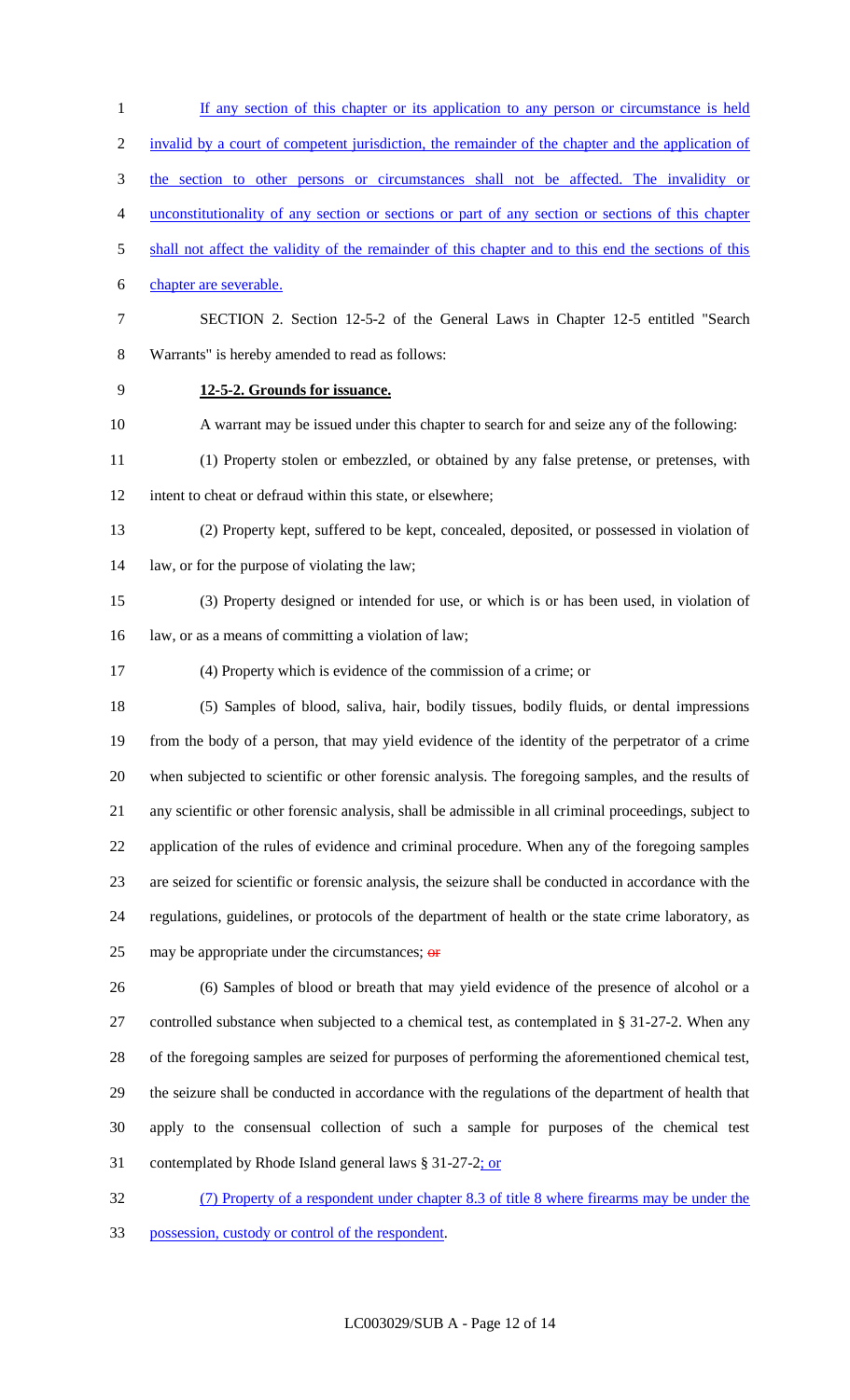1 SECTION 3. This act shall take effect upon passage.

 $=$ LC003029/SUB A  $=$